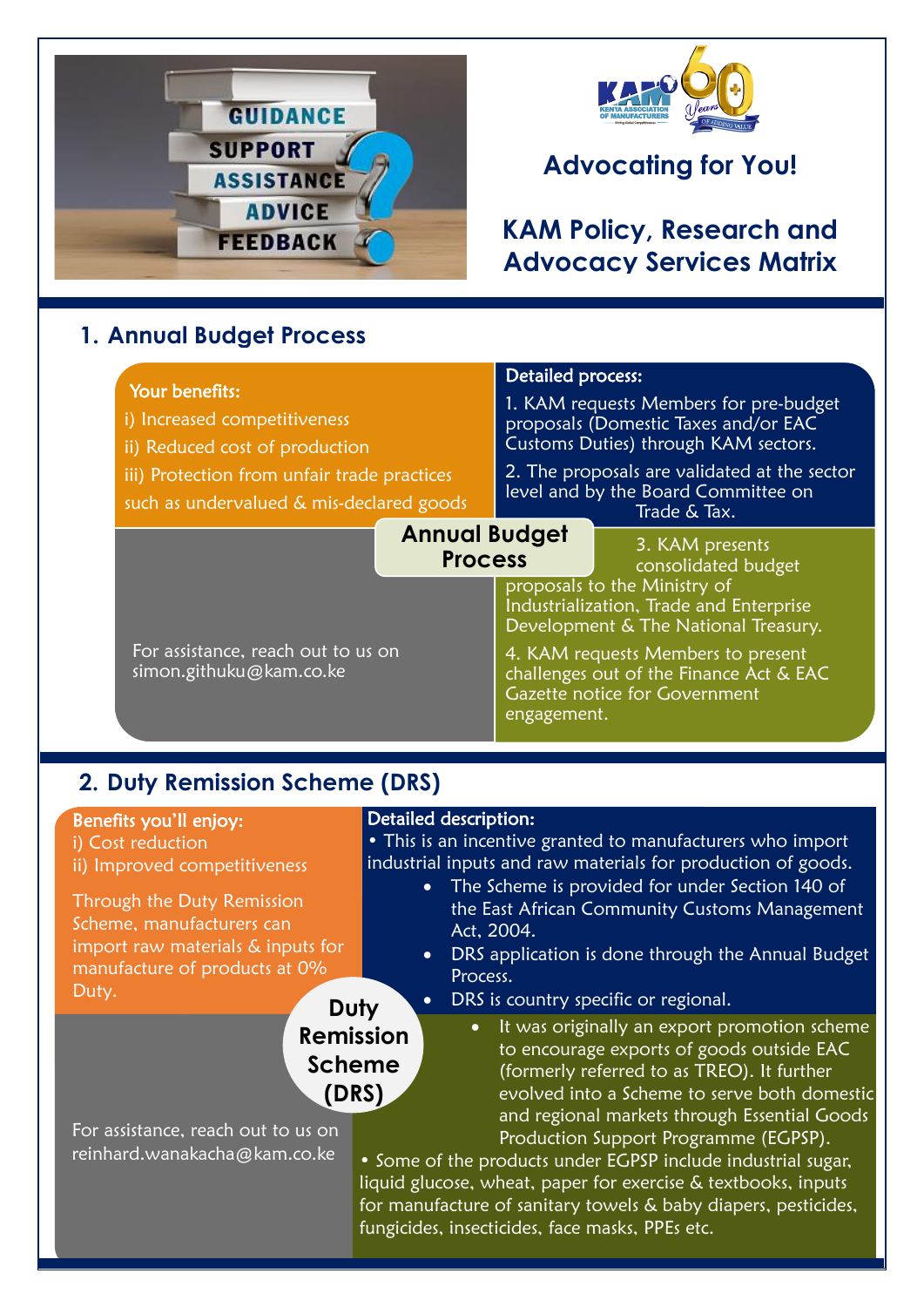## **3. Reduced Rates on IDF/RDL**

€

**Reduced Rates on IDF/RDL**

## Detailed description:

- The Government, in a bid to support the growth of the manufacturing sector, introduced lower rates for Import Declaration Fee (IDF) and the Railway Development Levy (RDL) at 1.5%.
- EAC Duty Remission Section 7 (3) (b) provides that goods imported under the East African Community DRS shall be charged IDF at a rate of 1.5% of the customs value.
- IDF and RDL exemption of inputs and raw materials imported by pharmaceutical products manufacturers are effective in July 2022.

### Benefits you'll enjoy:

- Save foreign exchange
- Boosted growth
- Tax relief
- Job creation
- Discouraged import of finished products that can be locally produced (import substitution)
- Increased export volumes
- Increased competitiveness for Kenyan manufactured products in both domestic and regional markets
- Enhanced industrial growth and economic development

For assistance, reach out to us on maria.limo@kam.co.ke

## **4. Industrial Spares Import Duty Exemption**

#### Detailed description:

• The Exemption promotes the importation of duty-free industrial machinery spare parts used as replacement parts.

**Industrial Spares Import Duty Exemption**

• The spare parts should not be for resale or any other commercial purpose other than for the replacement of worn out and obsolete parts.

For assistance, reach out to us on maria.limo@kam.co.ke

#### Benefits for you:

- Tax relief, in form of an exemption
- Enhanced working capital
- Job creation
- Reduced cost of production due to lower cost of spares importation
- Increased competitiveness of locally manufactured products
- Encourages investors to invest locally
- Increased export volumes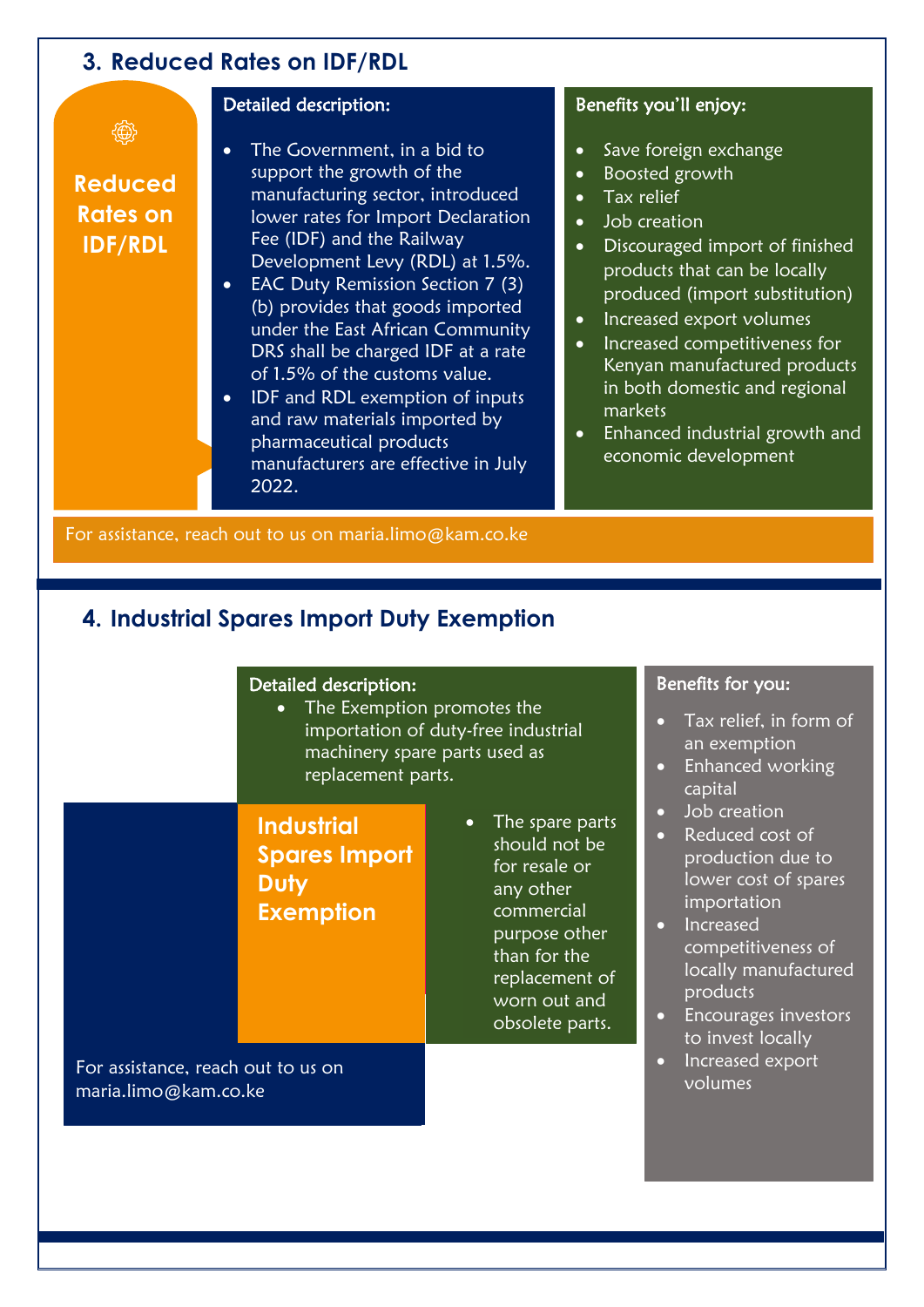## **5. Work Permits**



#### Detailed Description:

- Foreign nationals who wish to work in Kenya are required to obtain a work permit. However, work permits are only granted in instances where the employer can prove that doing so would be beneficial to Kenya and the position cannot be filled by any suitable Kenyan applicant.
- The different classes will depend on the specific circumstances of the applicant.

## **6. Dependant Passes**

#### Benefit to you:

Foreign nationals on work permits or permanent residency are allowed to stay with their immediate family members.

## **Dependant Passes**

A dependant pass is issued to a person whose spouse, parent or guardian is lawfully allowed to work in Kenya.

For assistance, reach out to us on janet.barasa@kam.co.ke.